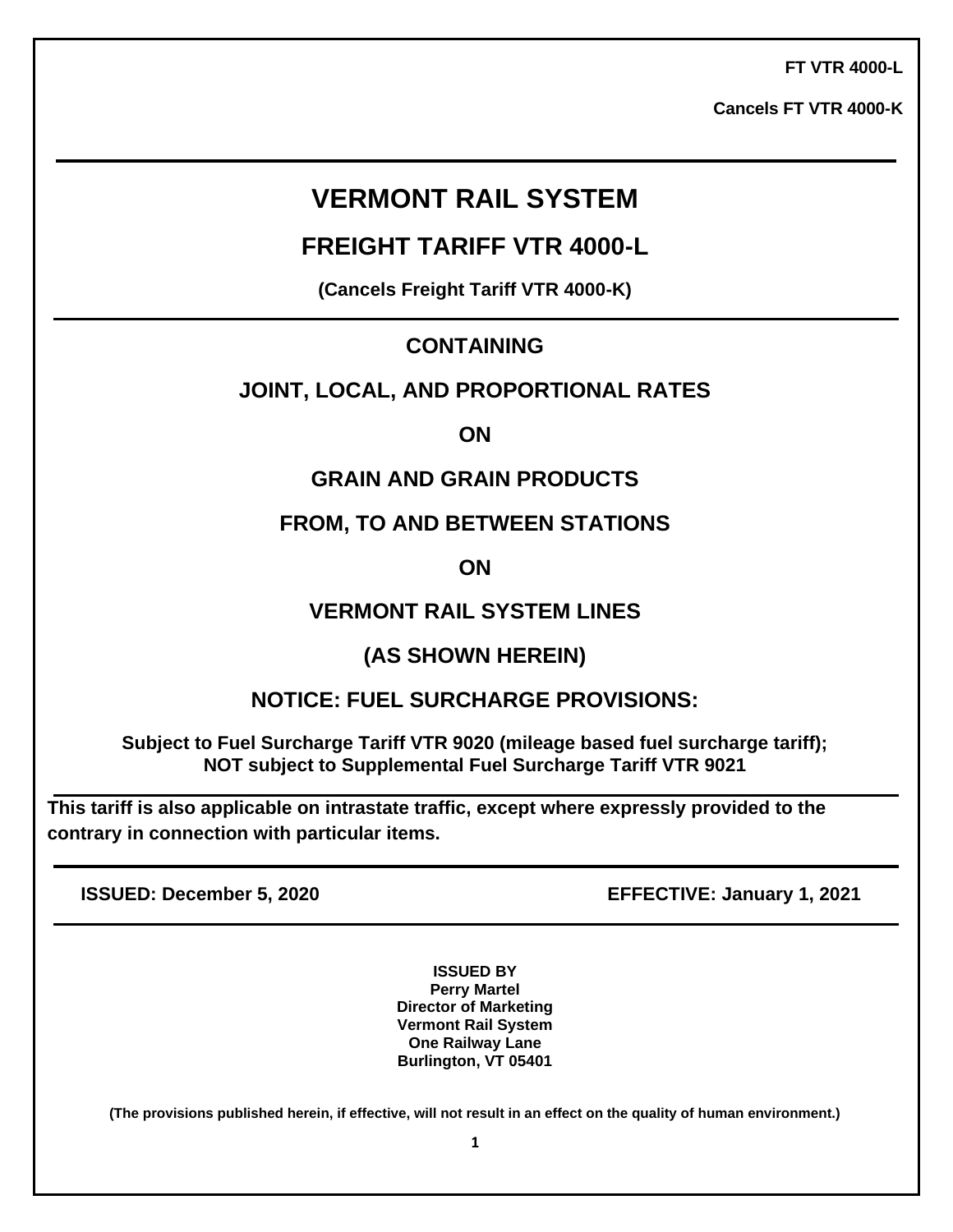# **NOTICE**

**For the purpose of this tariff, Vermont Rail System lines are comprised of the following carriers:**

**Vermont Railway - VTR**

**Green Mountain Railroad – GMRC**

**Clarendon & Pittsford Railroad – CLP**

**New York & Ogdensburg Railway – NYOG**

**Washington County Railroad – WACR**

# **RULES AND OTHER GOVERNING PROVISIONS GENERAL RULES AND REGULATIONS**

# **ITEM 5**

# **DESCRIPTION OF GOVERNING CLASSIFICATION AND EXCEPTION**

The terms "Uniform Classification" and "Exceptions thereto," when used herein, mean, Uniform Freight Classification UFC 6000-series, Uniform Classification Committee Agent. (Rates will not be subject to Rule 24 of Uniform Freight Classification or Exceptions thereto.)

#### **ITEM 10**

## **STATION LIST AND CONDITIONS**

This tariff is governed by the "Official Railroad Station List," OPSL 6000-series, issued by Railinc, Agent, to the extent shown below:

For additions and abandonments of stations, and, except as otherwise shown herein, for prepay requirements, change in names of stations, restrictions as to acceptance or delivery of freight, and changes in station facilities.

When a station is abandoned as of a date specified in the above named tariff, the rates from and to such station as published in this tariff is inapplicable on and after that date.

## **GEOGRAPHICAL LIST OF STATIONS**

For geographical locations of stations referred to in this tariff by station numbers.

## **STATION NUMBERS**

For the identification of stations when stations are shown or referred to by numbers in this tariff.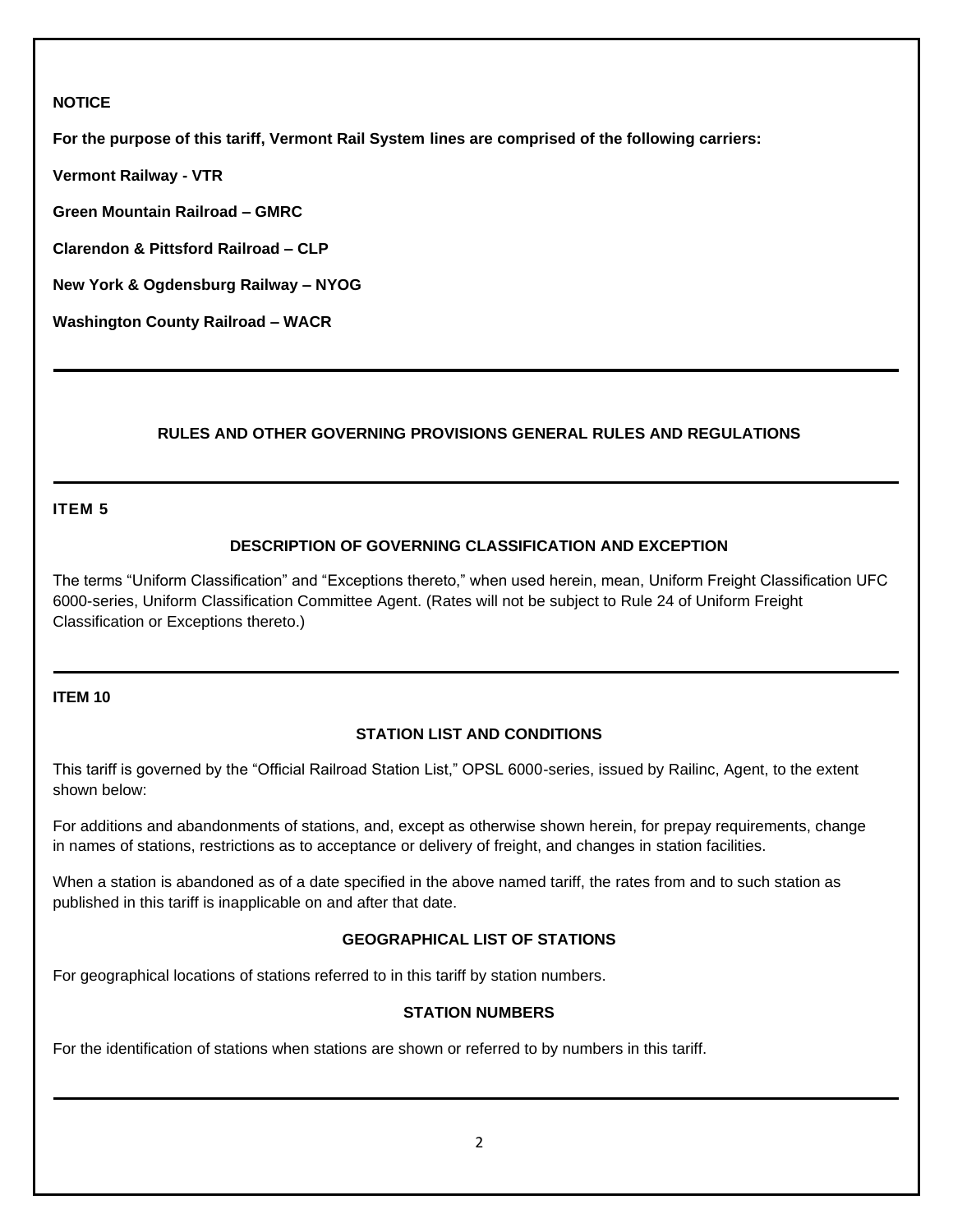## **REFERENCE TO TARIFFS, ITEMS, NOTES, RULES, ETC.**

Where reference is made in this tariff to tariffs, items, notes, rules, etc., such references are continuous and include supplements to and successive issues of such tariffs and reissues of such items, notes, rules, etc.

#### **ITEM 20**

# **METHOD OF CANCELLING ITEMS**

As this tariff is supplemented, numbered items with letter suffices cancel correspondingly numbered items in the original tariff, or in a prior supplement. Letter suffixes will be used in alphabetical sequence starting with A. Example: Item 445-A cancels Item 445 and Item 365-B cancels Item 365-A in a prior supplement, which, in turn, cancelled Item 365.

#### **ITEM 25**

## **FREE TIME AND DETENTION RULES AND CHARGES**

Freight cars used for moving traffic on rates and charges named in this tariff will be subject to Car Demurrage Rules and Charges provided for in Freight Tariff VTR 6000, supplements thereto or successive issues thereof.

## **ITEM 30**

## **CARRIERS LIMITED LIABILITY**

Carriers will not be responsible for loss due to natural shrinkage and/or differences between origin and destination weights, except where loss results from defective equipment.

## **ITEM 35**

# **PAYMENT AND COLLECTION OF CHARGES**

Except as otherwise provided, rates and charges in this tariff are in U.S. Funds. Payments on all items are on a Collect basis.

#### **ITEM 40**

## **OVERWEIGHT CARS**

For cars that exceed a gross weight of 263,000 moving via the interchanges at Bellows Falls, VT; White River Jct., VT; Newport, VT; Palmer, MA; Montpelier Jct., VT and Norwood, NY \$250.00 will be assessed. Cars in excess of 263,000 lbs. must first be cleared through the Vermont Rail System Customer Service located in Burlington, VT before movement can be made. For cars that exceed their weight limit a charge of \$85.00 per ton will be assessed for every ton or fraction thereof over the cars limit. Any Movement of a car in excess of their weight limit must first be cleared through the Vermont Rail System Customer Service located in Burlington, VT.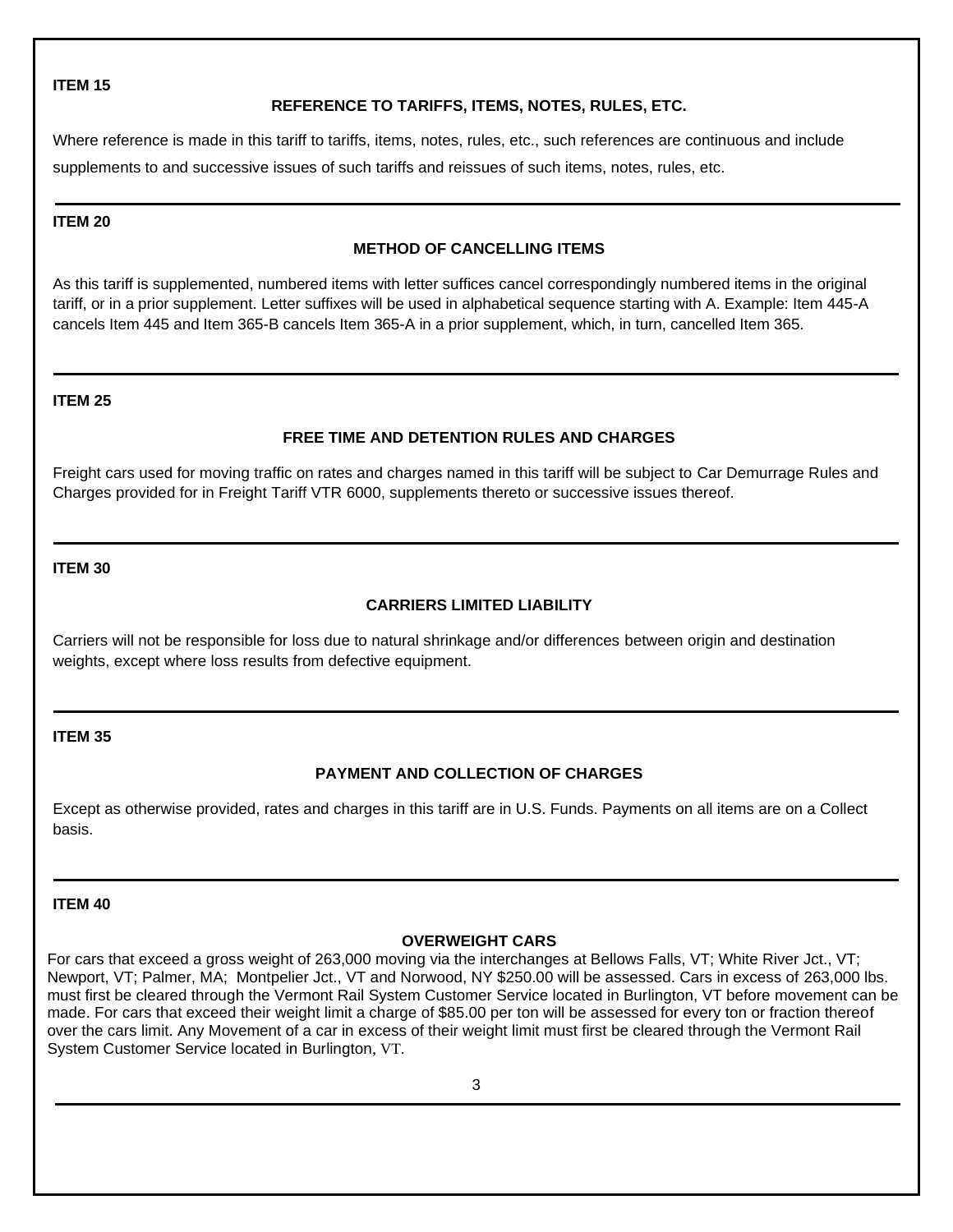# **WEIGH CHARGES**

The charge for weighing cars at Rutland, VT or Riverside, VT will be \$200.00 per car. Additional freight rates may apply.

#### **ITEM 50**

# **JUNCTION POINTS – EXPLANATION OF**

Junction codes used in connection with routes are those in Railway Accounting Rules (Freight Mandatory Rule 260) published by the Association of American Railroads

#### **ITEM 55**

.

## **SHIPPER OWNED CARS, MILEAGE PAYMENTS AND CREDITS**

Rates in this tariff apply on Shipper Owned and Railroad Supplied equipment. Zero mileage payouts will apply on Shipper Owned equipment.

#### **ITEM 56**

# **REVERSE ROUTE TRAFFIC**

Rates in this tariff apply in reverse should need arise.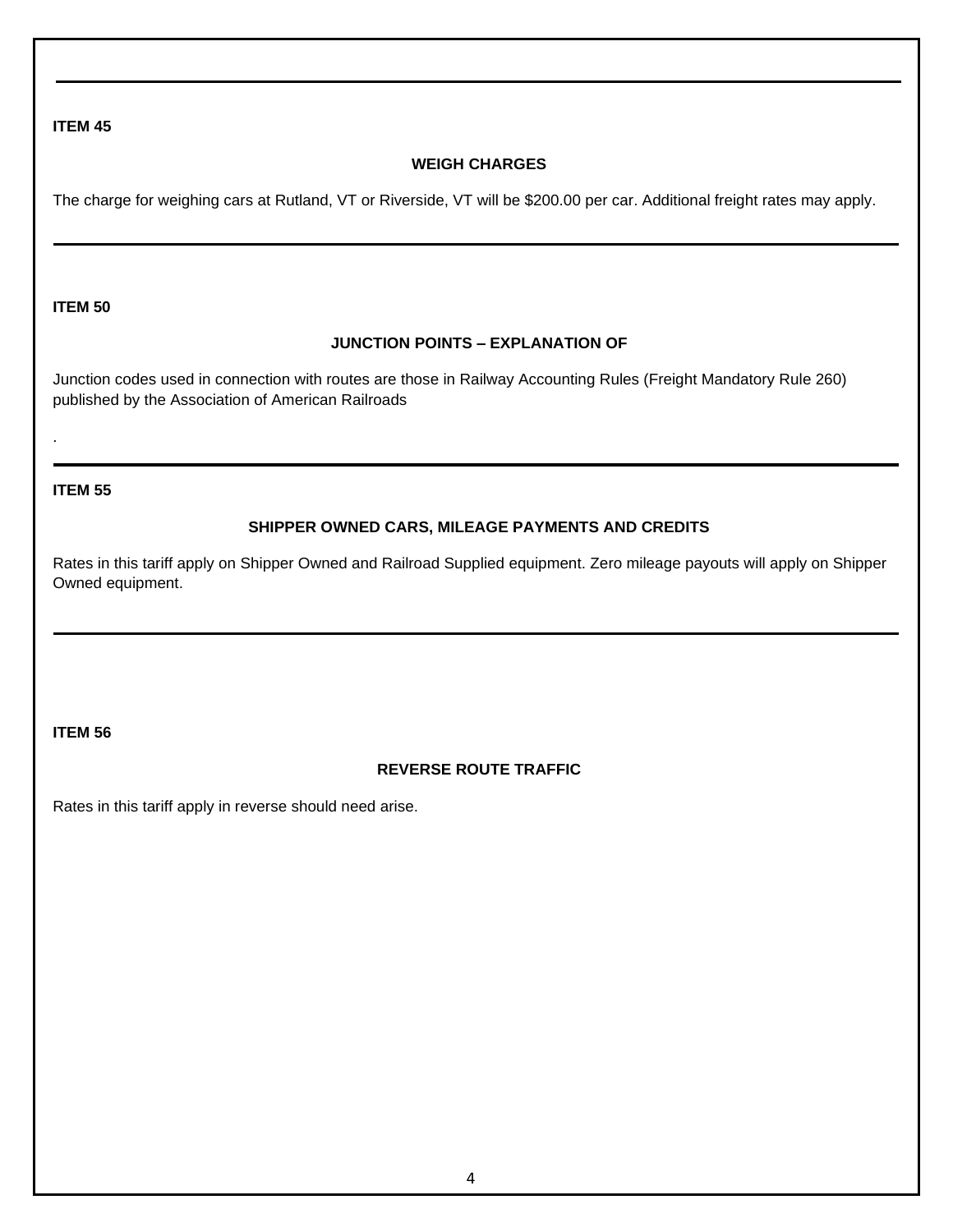# **GRAIN AND GRAIN PRODUCTS**

Rates in this tariff apply on the following commodities:

| <b>GRAIN</b>                                                        | $01 - 13x - xx$ |
|---------------------------------------------------------------------|-----------------|
| OIL KERNELS, NUTS OR SEEDS EXC. TREE NUTS                           | $01 - 14x - xx$ |
| FIELD SEEDS EXC OIL SEEDS                                           | $01 - 15x - xx$ |
| <b>HOPS</b>                                                         | 01-192-10       |
| FIELD DRY RIPE VEGTABLE FOOD SEED EXC. ARTIFICIALLY<br><b>DRIED</b> | $01-34x$ - $xx$ |
| <b>FLOWER AND VEGETABLE SEED</b>                                    | $01 - 918 - xx$ |
| <b>SEEDS, NEC</b>                                                   | 01-919-90       |
| <b>CITRUS POMACE</b>                                                | 20-339-15       |
| <b>GRAIN MILL PRODUCTS</b>                                          | $20 - 4xx - xx$ |
| <b>BAKERY REFUSE OR SWEEPINGS, FEED</b>                             | $20 - 511 - 18$ |
| <b>BLACKSTRAP MOLASSES</b>                                          | 20-617-xx       |
| <b>BEET PULP, DRY</b>                                               | 20-619-30       |
| <b>SUGAR REFINING BY-PRODUCTS</b>                                   | $20 - 625 - xx$ |
| <b>BREWERS WORT, DRY</b>                                            | 20-823-15       |
| <b>SPENT GRAINS, DRIED</b>                                          | 20-823-30       |
| <b>MALT</b>                                                         | $20 - 831 - xx$ |
| <b>MALT SPROUTS, PELLETIZED</b>                                     | 20-832-51       |
| MALT PRODUCTS OR BY-PRODUCTS, NEC                                   | 20-839-xx       |
| COTTONSEED CAKE OR MEAL OR BY-PRODUCTS                              | 20-914-xx       |
| SOYBEAN CAKE, FLOUR, GRITS, MEAL                                    | 20-923-xx       |
| NUT OR VEGETABLE OIL SEE CAKE OR MEAL OR<br><b>BY-PRODUCTS</b>      | 20-939-xx       |
| MEAL OR CAKE, BEET PULP, AND FISH LIVER RESIDUE, DRY                | 20-942-10       |
| FATTY ACIDS OF VEGETABLE OILS, NEC                                  | 28-994-28       |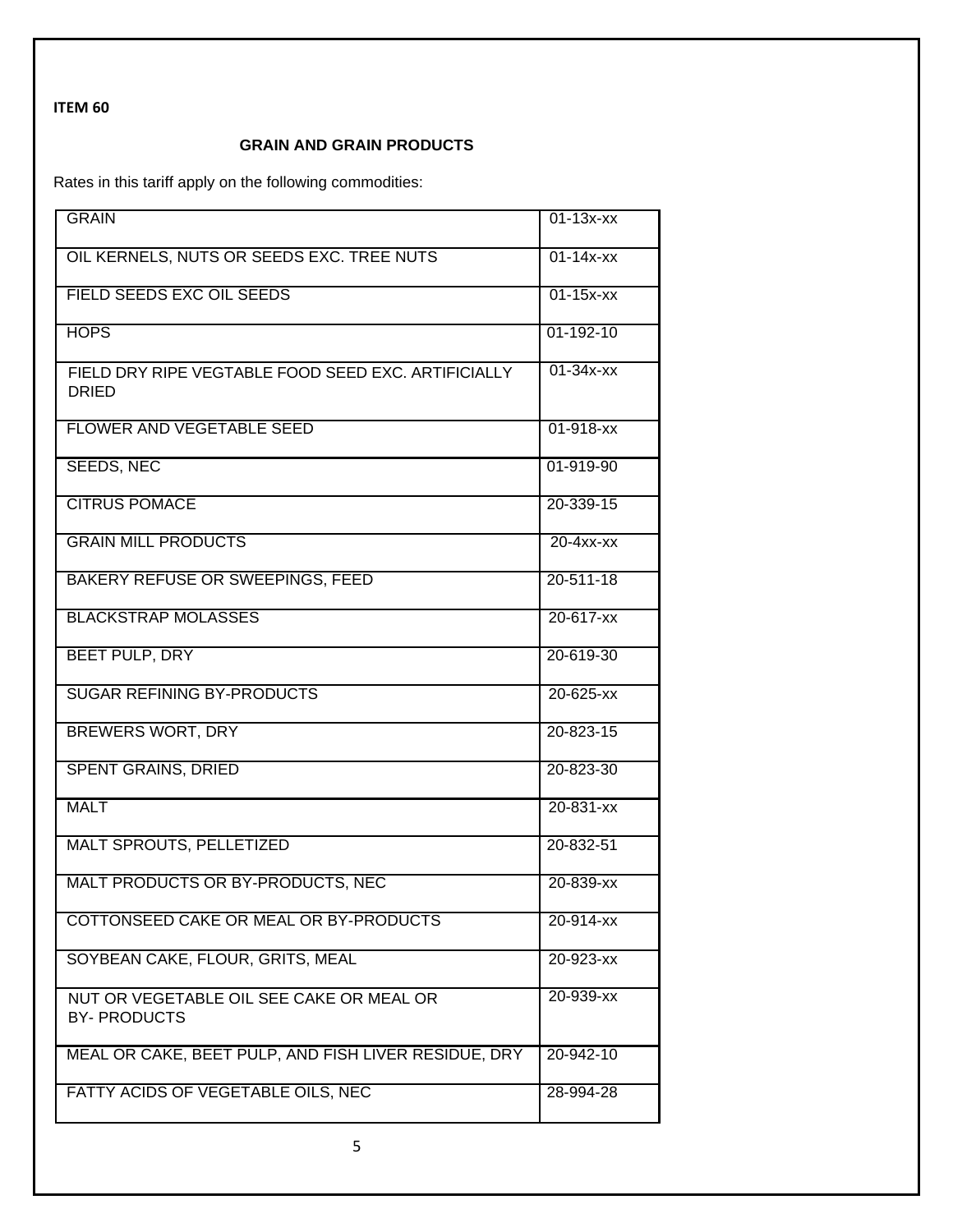# EXPLANATION OF RATE COLUMNS

- A- Mileage between stations
- B- Railroad marked covered hopper cars
- C- Private shipper owned/leased covered hopper cars with zero mileage compensation payable by railroad.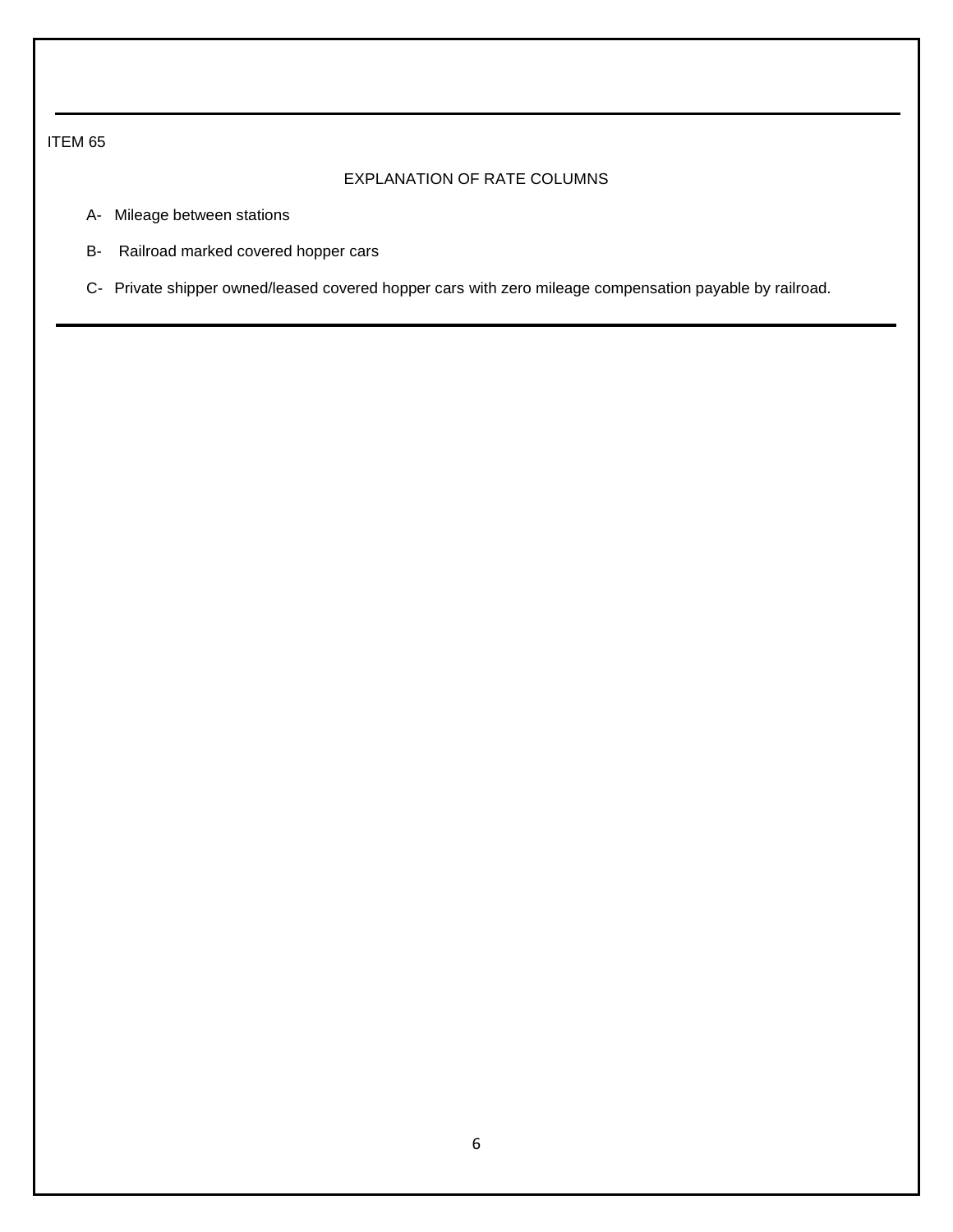# **ITEM 100**

COMMODITY: ROUTE: FROM:

See Item 60 CPRS-WHALL-VTR Whitehall, NY

| TO:<br>RATES (PC):                   |       |        |        |  |
|--------------------------------------|-------|--------|--------|--|
| <b>Station</b>                       | A     | в      | C      |  |
| Vergennes                            | 66.4  | \$869  | \$779  |  |
| <b>New Haven</b>                     | 61.5  | \$869  | \$779  |  |
| Middlebury                           | 53.5  | \$869  | \$779  |  |
| Leicester                            | 42.6  | \$869  | \$779  |  |
| <b>Brandon</b>                       | 36.9  | \$869  | \$779  |  |
| Rutland                              | 24.1  | \$827  | \$727  |  |
| N Bennington                         | 76.5  | \$869  | \$779  |  |
| <b>Barnet</b>                        | 166.2 | \$1683 | \$1508 |  |
| Lyndonville                          | 184.9 | \$1683 | \$1508 |  |
| <b>Barton</b>                        | 205.2 | \$1683 | \$1508 |  |
| Orleans                              | 210.2 | \$1683 | \$1508 |  |
| Newport (for beyond)                 | 219.3 | \$1683 | \$1508 |  |
| Riverside                            | 71.7  | \$845  | \$757  |  |
| <b>Bellows Falls (for</b><br>beyond) | 76.1  | \$823  | \$736  |  |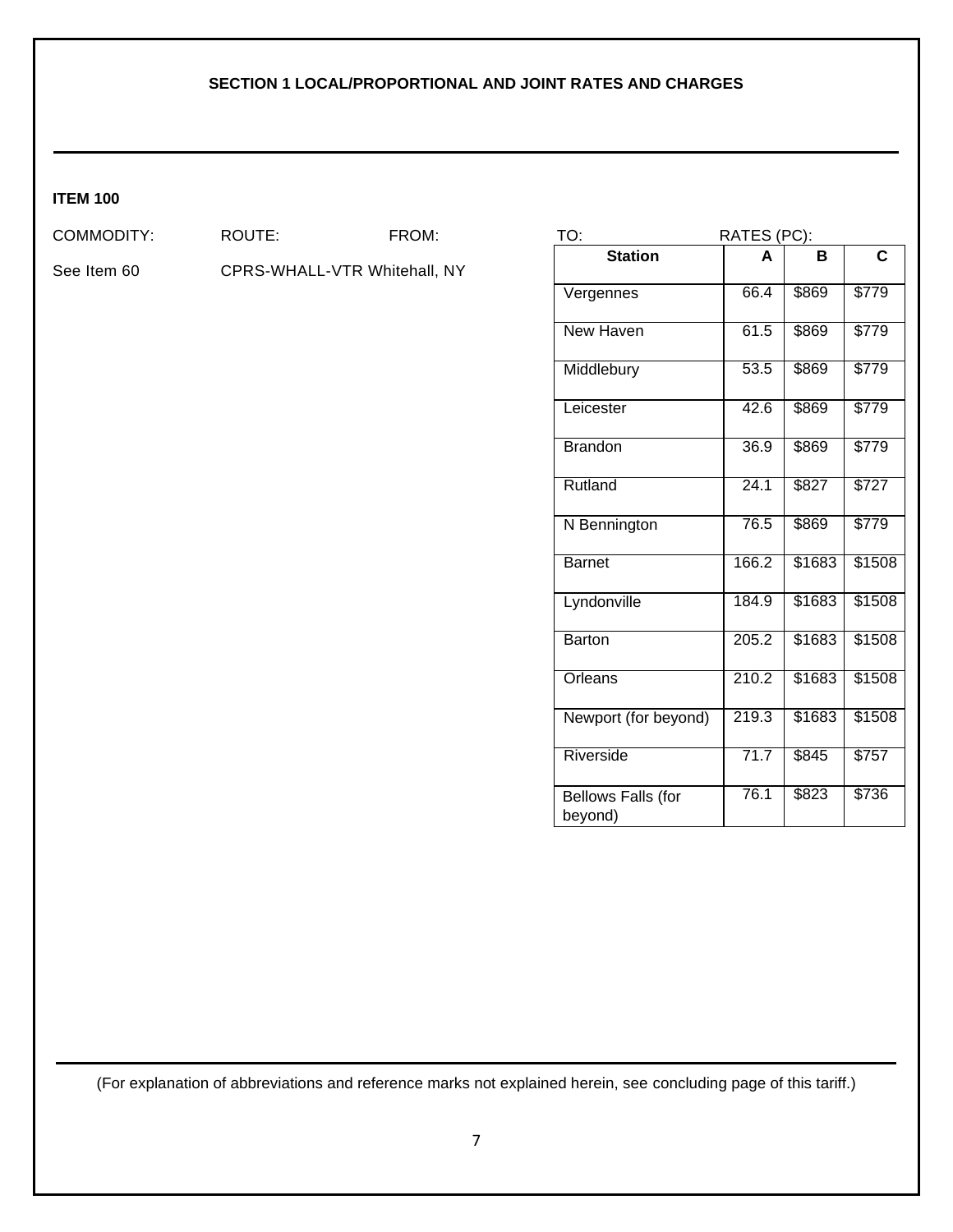# **ITEM 105**

COMMODITY: ROUTES: FROM:

CPRS-BFALS-VTR

See Item 60 NECR-BFALS-VTR Bellows Falls, VT

| TO:                  | RATES (PC): |       |       |  |
|----------------------|-------------|-------|-------|--|
| <b>Station</b>       | A           | в     | C     |  |
| Vergennes            | 97.9        | \$973 | \$872 |  |
| New Haven            | 93.0        | \$973 | \$872 |  |
| Middlebury           | 85.0        | \$973 | \$872 |  |
| Leicester            | 74.1        | \$973 | \$872 |  |
| <b>Brandon</b>       | 68.4        | \$973 | \$872 |  |
| Rutland              | 52.0        | \$725 | \$648 |  |
| N. Bennington        | 104.4       | \$973 | \$872 |  |
| <b>Barnet</b>        | 90.1        | \$998 | \$894 |  |
| Lyndonville          | 108.8       | \$998 | \$894 |  |
| <b>Barton</b>        | 129.1       | \$998 | \$894 |  |
| Orleans              | 134.1       | \$998 | \$894 |  |
| Newport (for beyond) | 143.2       | \$998 | \$894 |  |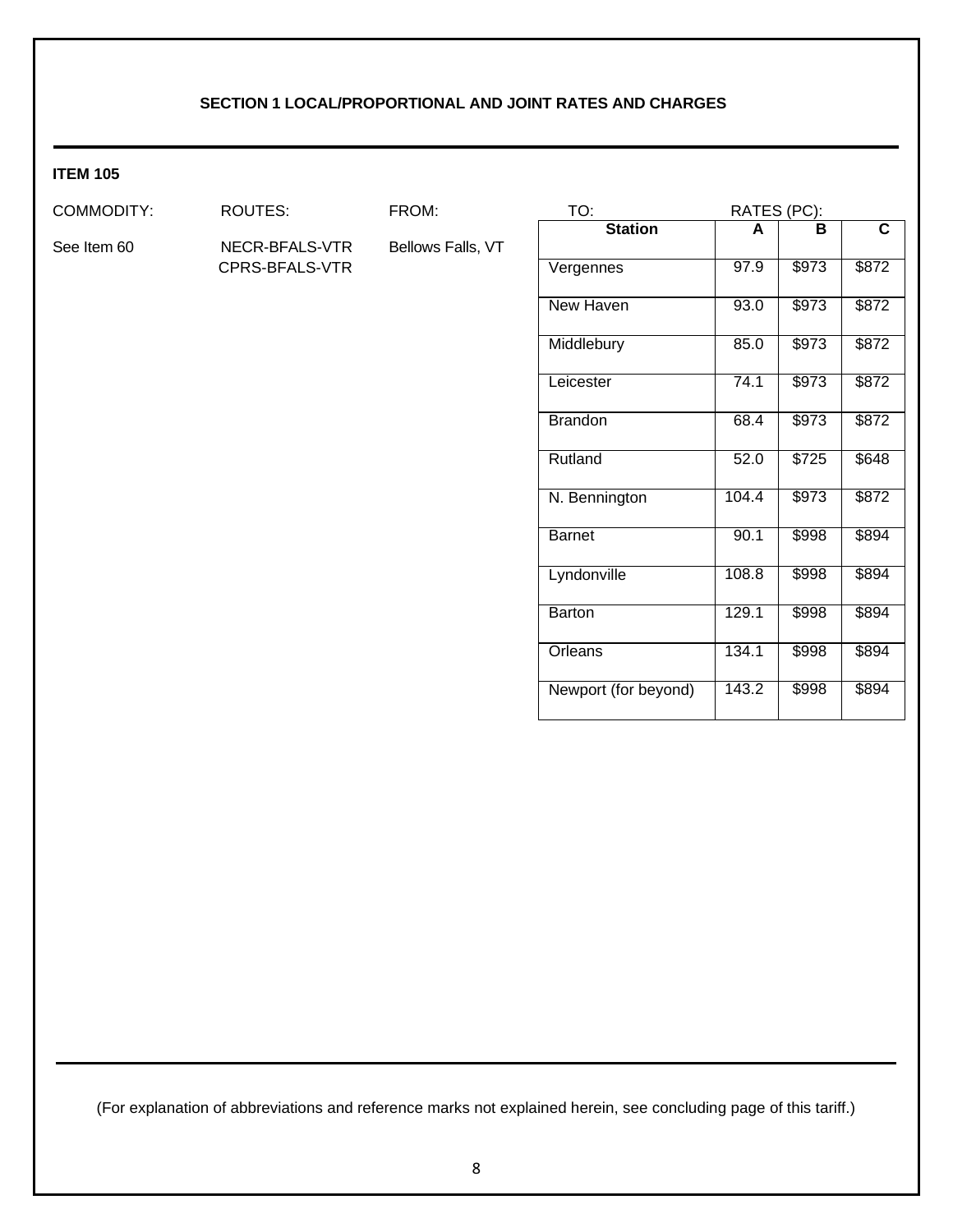# **ITEM 110**

COMMODITY: ROUTE: FROM: TO: RATES (PC):

See Item 60 NECR-BURLN-VTR Burlington, VT

| <b>Station</b> | A     | в      | C.    |
|----------------|-------|--------|-------|
| Vergennes      | 21.3  | \$845  | \$757 |
| New Haven      | 26.2  | \$845  | \$757 |
| Middlebury     | 34.2  | \$845  | \$757 |
| Leicester      | 45.1  | \$845  | \$757 |
| <b>Brandon</b> | 50.8  | \$845  | \$757 |
| Rutland        | 67.2  | \$845  | \$757 |
| N. Bennington  | 119.6 | \$1025 | \$918 |
| Riverside      | 114.8 | \$1025 | \$918 |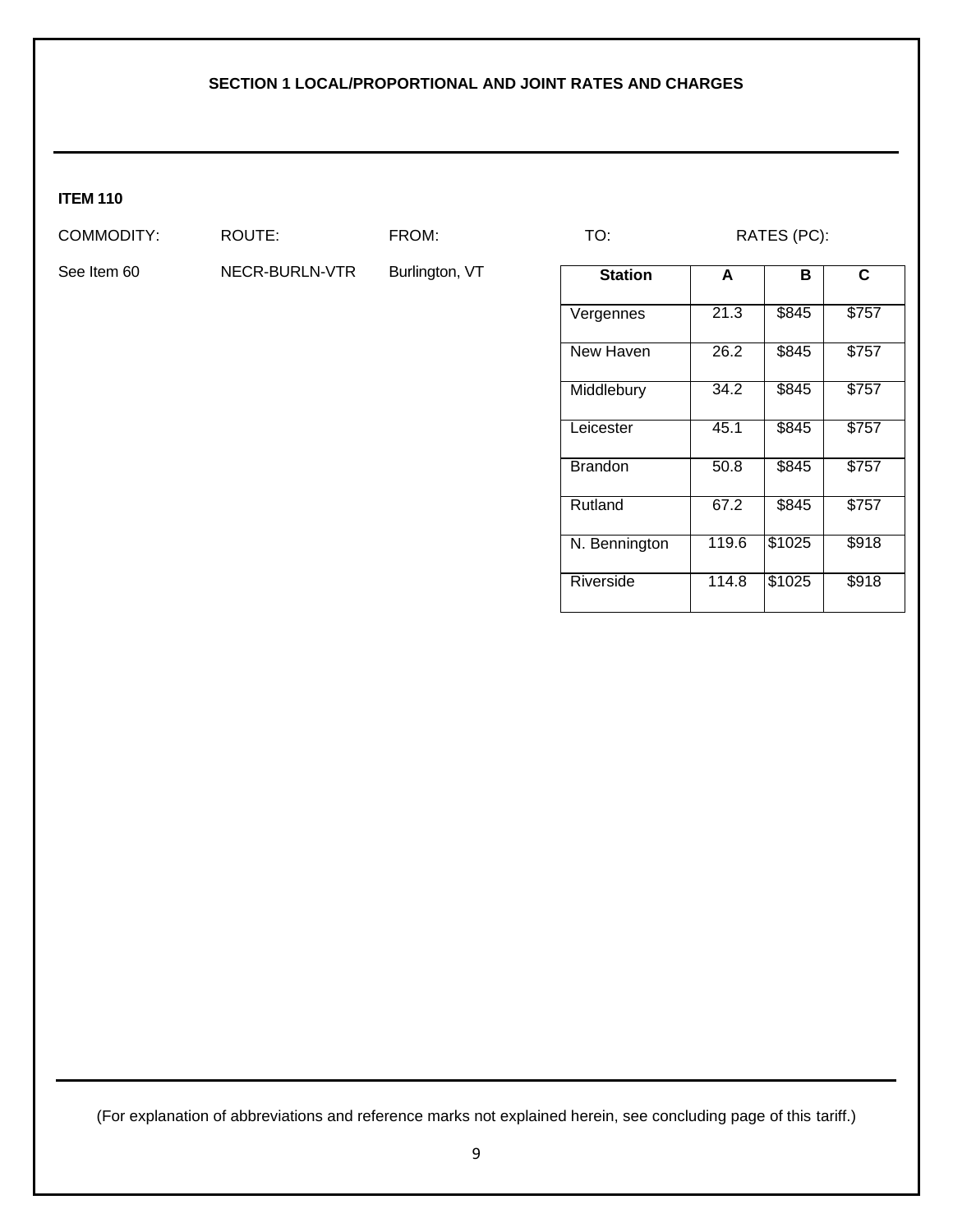# **ITEM 115**

| <b>COMMODITY:</b> | <b>ROUTE:</b>             | FROM: | TO:            |       | Rate (PC): |        |
|-------------------|---------------------------|-------|----------------|-------|------------|--------|
|                   |                           |       | <b>Station</b> | A     | в          | C      |
| See Item 60       | CSXT-PALMR-VTR Palmer, MA |       | Vergennes      | 177.7 | \$1322     | \$1183 |
|                   |                           |       | New Haven      | 172.8 | \$1322     | \$1183 |
|                   |                           |       | Middlebury     | 164.8 | \$1322     | \$1183 |
|                   |                           |       | Leicester      | 153.9 | \$1322     | \$1183 |
|                   |                           |       | <b>Brandon</b> | 148.2 | \$1322     | \$1183 |
|                   |                           |       | Rutland        | 131.8 | \$1082     | \$969  |
|                   |                           |       | N. Bennington  | 184.2 | \$1322     | \$1183 |
|                   |                           |       | Riverside      | 84.2  | \$906      | \$811  |
|                   |                           |       |                |       |            |        |

# **ITEM 120**

**COMMODITY: ROUTE: FROM: TO: Rate (PC):**

See Item 60 NYOG - Direct Norwood, NY

| <b>Station</b> | А    | в     | С     |
|----------------|------|-------|-------|
| Norwood        | 2.0  | \$495 | \$443 |
| <b>Norfolk</b> | 4.4  | \$495 | \$443 |
| Ogdensburg     | 25.4 | \$495 | \$443 |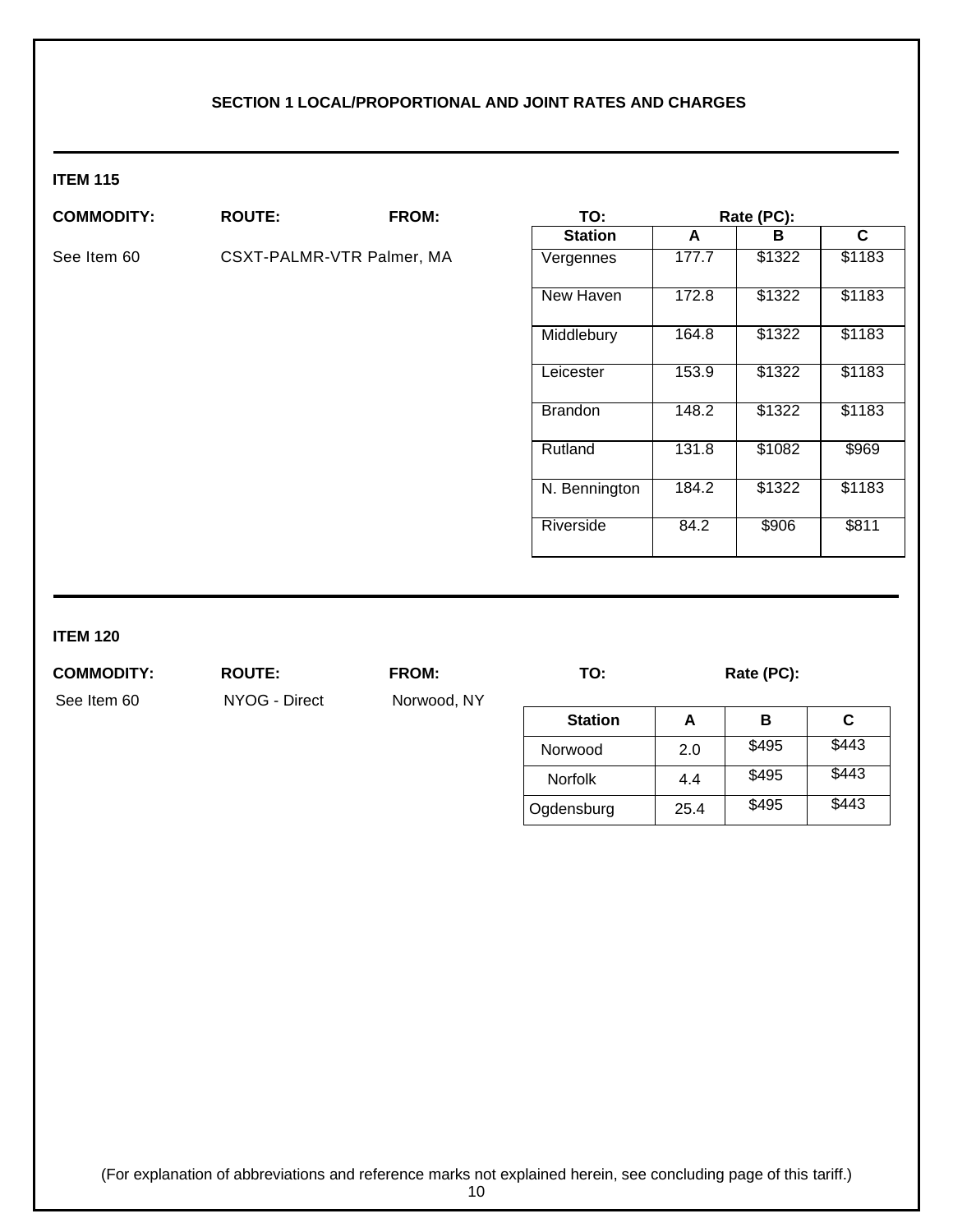# **ITEM 125**

| <b>COMMODITY:</b> | <b>ROUTE:</b>                     | <b>FROM:</b> | TO:            |      | RATE (PC): |       |
|-------------------|-----------------------------------|--------------|----------------|------|------------|-------|
|                   |                                   |              | <b>Station</b> | A    | в          | C     |
| See Item 60       | NECR-MONJC-VTR Montpelier Jct, VT |              | Barre          | 8.1  | \$538      | \$482 |
|                   |                                   |              | Graniteville   | 12.7 | \$538      | \$482 |
|                   |                                   |              | Websterville   | 11.8 | \$538      | \$482 |
|                   |                                   |              | Montpelier     | 1.6  | \$538      | \$482 |
|                   |                                   |              |                |      |            |       |

# **ITEM 130**

| <b>COMMODITY:</b> | <b>ROUTE:</b> | FROM:                               | TO:                |       | <b>RATE (PC):</b> |             |
|-------------------|---------------|-------------------------------------|--------------------|-------|-------------------|-------------|
|                   |               |                                     | <b>Station</b>     | A     | В                 | $\mathbf c$ |
| See Item 60       |               | NECR-WRIJC-VTR White River Jct., VT |                    |       |                   |             |
|                   |               |                                     | <b>Barnet</b>      | 51.0  | \$616             | \$552       |
|                   |               |                                     | <b>Bradford</b>    | 28.1  | \$616             | \$552       |
|                   |               |                                     | Orleans            | 95.0  | \$616             | \$552       |
|                   |               |                                     | <b>Barton</b>      | 90.0  | \$616             | \$552       |
|                   |               |                                     | Lyndonville        | 69.7  | \$616             | \$552       |
|                   |               |                                     | St. Johnsbury      | 60.6  | \$616             | \$552       |
|                   |               |                                     | <b>Wells River</b> | 40.5  | \$616             | \$552       |
|                   |               |                                     | Newport            | 104.1 | \$616             | \$552       |
|                   |               |                                     | (for beyond)       |       |                   |             |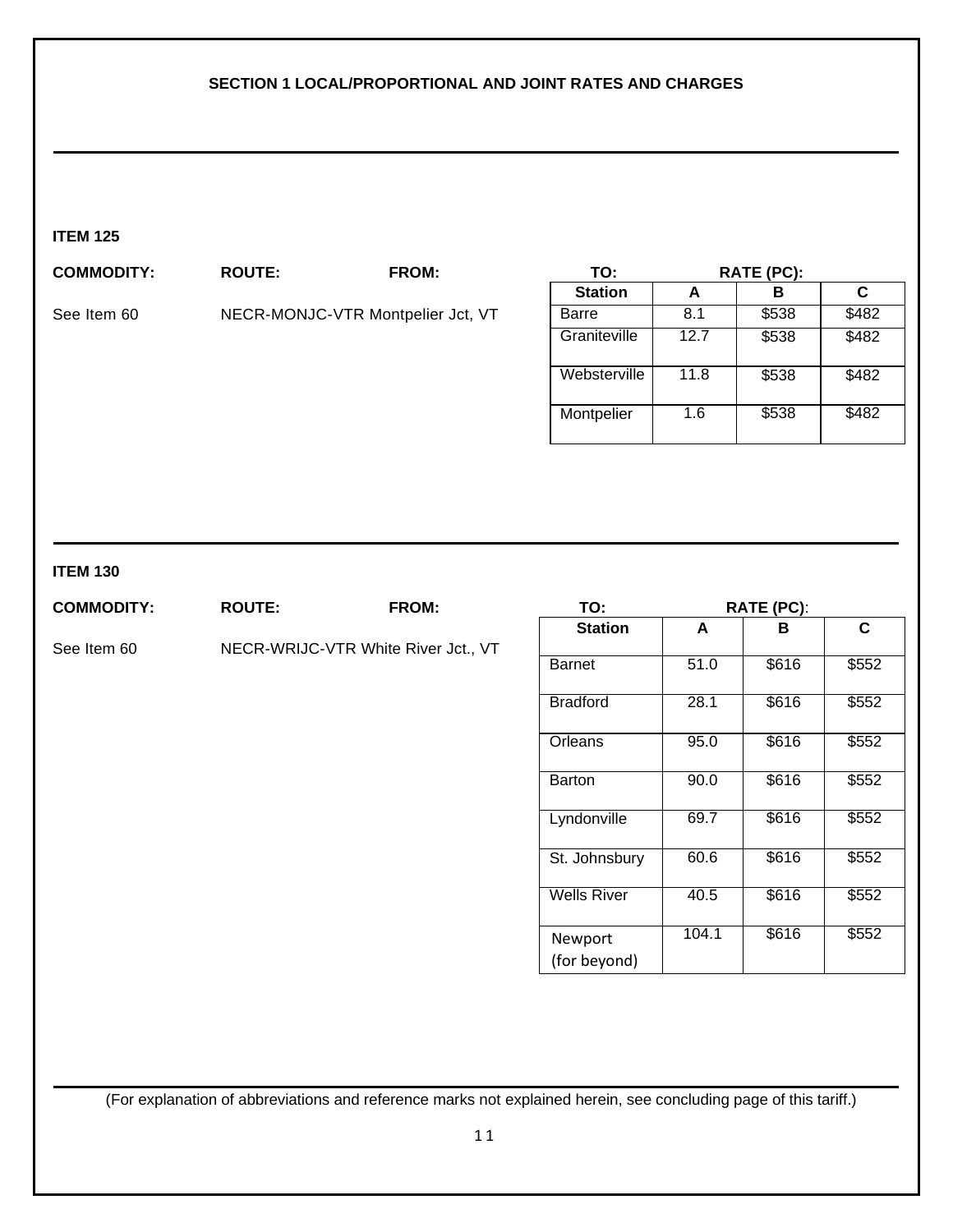# **ITEM 135**

# **COMMODITY: ROUTE: FROM: TO: RATE (PC):**

See Item 60 CPRS-NEWPT-VTR Newport, VT

| <b>Station</b>                         | A     | B      | C      |
|----------------------------------------|-------|--------|--------|
| <b>Barnet</b>                          | 53.1  | \$546  | \$488  |
| <b>Bradford</b>                        | 76.0  | \$546  | \$488  |
| Orleans                                | 9.1   | \$546  | \$488  |
| <b>Barton</b>                          | 14.1  | \$546  | \$488  |
| Lyndonville                            | 34.4  | \$546  | \$488  |
| St. Johnsbury                          | 43.5  | \$546  | \$488  |
| <b>Wells River</b>                     | 63.6  | \$546  | \$488  |
| <b>White River Jct</b><br>(for beyond) | 104.1 | \$546  | \$488  |
| Vergennes                              | 241.1 | \$1293 | \$1151 |
| <b>New Haven</b>                       | 236.2 | \$1293 | \$1151 |
| Middlebury                             | 228.2 | \$1293 | \$1151 |
| Leicester                              | 217.3 | \$1293 | \$1151 |
| <b>Brandon</b>                         | 211.6 | \$1293 | \$1151 |
| Rutland                                | 195.2 | \$1191 | \$1060 |
| N. Bennington                          | 247.6 | \$1293 | \$1151 |
| Riverside                              | 147.6 | \$879  | \$783  |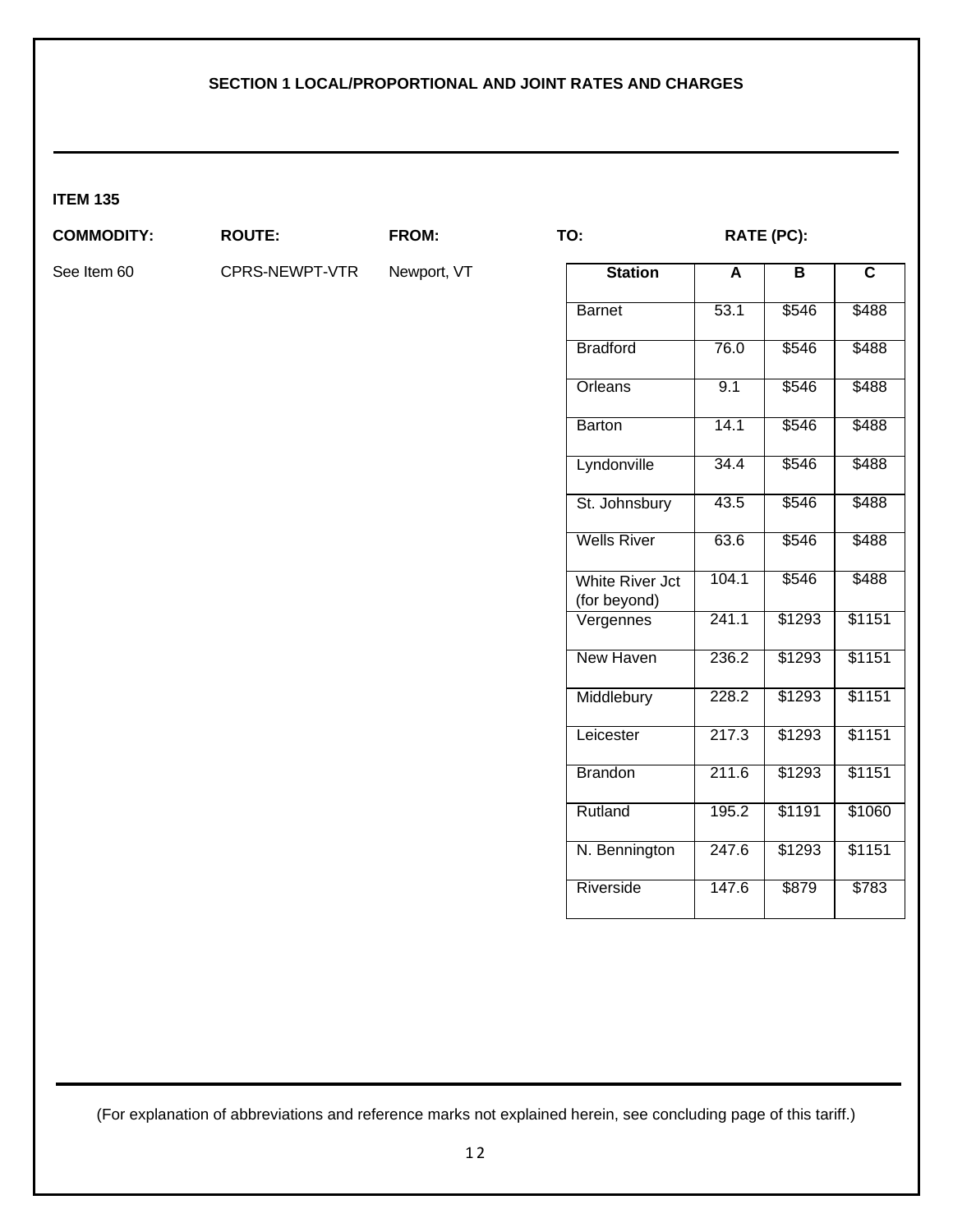#### **ITEM 140**

## **COMMODITY: ROUTE: FROM:**

NS-HOSJN-VTR

See Item 60 PAS-HOSJN-VTR Hoosick Junction, NY

| TO:                     | RATE (PC): |        |        |  |  |
|-------------------------|------------|--------|--------|--|--|
| <b>Station</b>          | A          | R      | C      |  |  |
| Vergennes               | 105.2      | \$1002 | \$897  |  |  |
| <b>New Haven</b>        | 100.3      | \$1002 | \$897  |  |  |
| Middlebury              | 92.3       | \$1002 | \$897  |  |  |
| Leicester               | 81.4       | \$1002 | \$897  |  |  |
| <b>Brandon</b>          | 75.7       | \$1002 | \$897  |  |  |
| Rutland                 | 59.3       | \$832  | \$745  |  |  |
| N Bennington            | 6.9        | \$553  | \$496  |  |  |
| <b>Barnet</b>           | 201.4      | \$1263 | \$1131 |  |  |
| Lyndonville             | 220.1      | \$1263 | \$1131 |  |  |
| <b>Barton</b>           | 240.4      | \$1263 | \$1131 |  |  |
| Orleans                 | 245.4      | \$1263 | \$1131 |  |  |
| Newport<br>(for beyond) | 254.5      | \$1263 | \$1131 |  |  |
| Riverside               | 106.9      | \$1263 | \$1131 |  |  |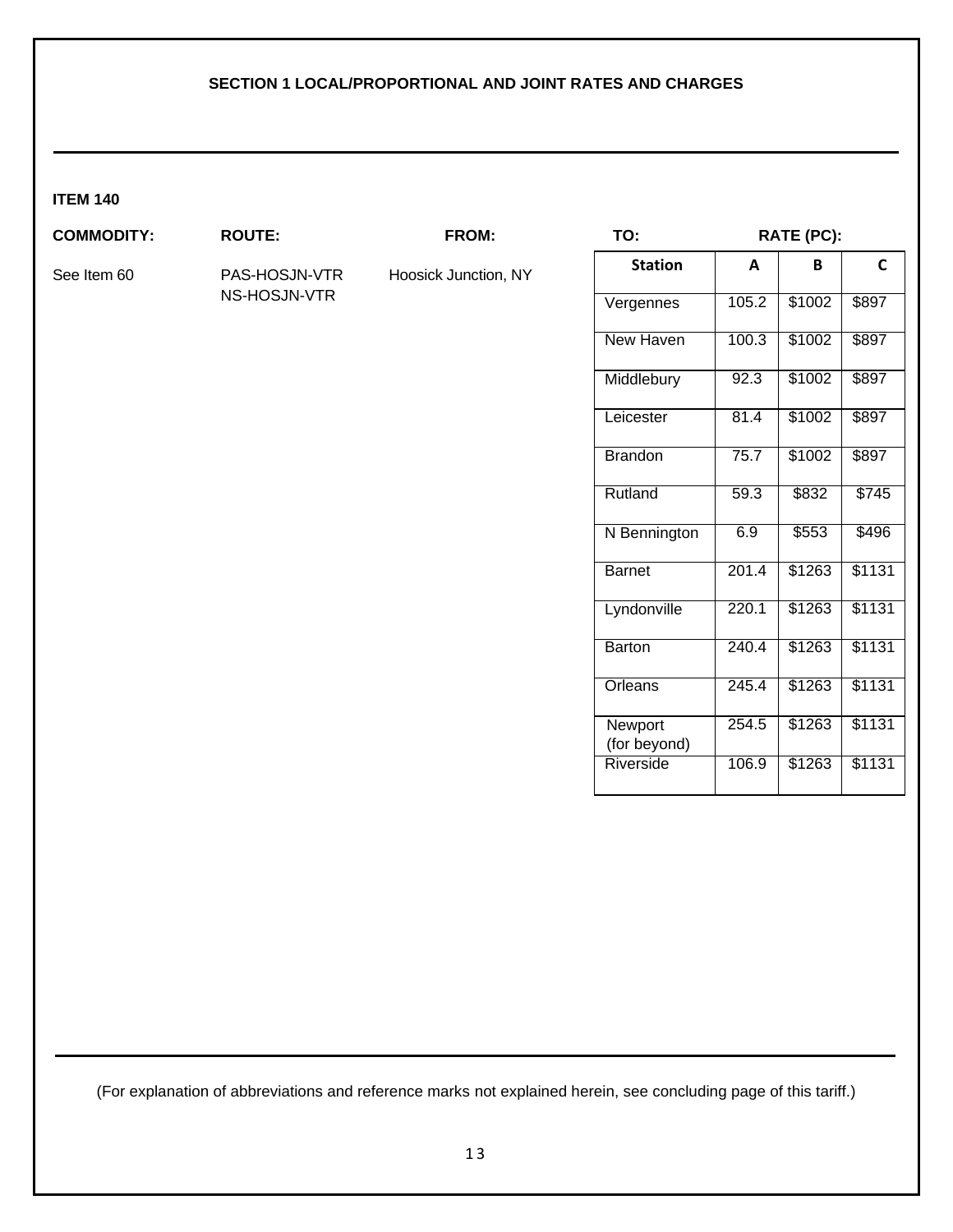#### **ITEM 145**

| <b>COMMODITY:</b> | <b>ROUTE:</b>     | <b>FROM/TO:</b>               |
|-------------------|-------------------|-------------------------------|
| See Item 60       | <b>VTR Direct</b> | VTR Stations as defined below |

Station Group A (Burlington, VT to Rutland, VT – inclusive of all stations on the line)

Station Group B (W Rutland, VT to Whitehall, NY– inclusive of all stations on the line)

Station Group C (Chapmantown, VT to Hoosick Jct., NY – inclusive of all stations on the line)

Station Group D (North Clarendon, VT to Cold River, NH – inclusive of all stations on the line)

Station Group E (Orleans, VT to White River Jct., VT – inclusive of all stations on the line)

### **RATES (PC) :**

| <b>FROM/TO</b> | <b>Group A</b> | <b>Group B</b> | <b>Group C</b> | <b>Group D</b> | <b>Group E</b> |
|----------------|----------------|----------------|----------------|----------------|----------------|
| <b>Group A</b> | \$432          | \$540          | \$540          | \$525          | \$630          |
| <b>Group B</b> | \$540          | \$432          | \$540          | \$525          | \$630          |
| <b>Group C</b> | \$540          | \$540          | \$432          | \$525          | \$630          |
| <b>Group D</b> | \$525          | \$525          | \$525          | \$420          | \$630          |
| <b>Group E</b> | \$630          | \$630          | \$630          | \$630          | \$420          |